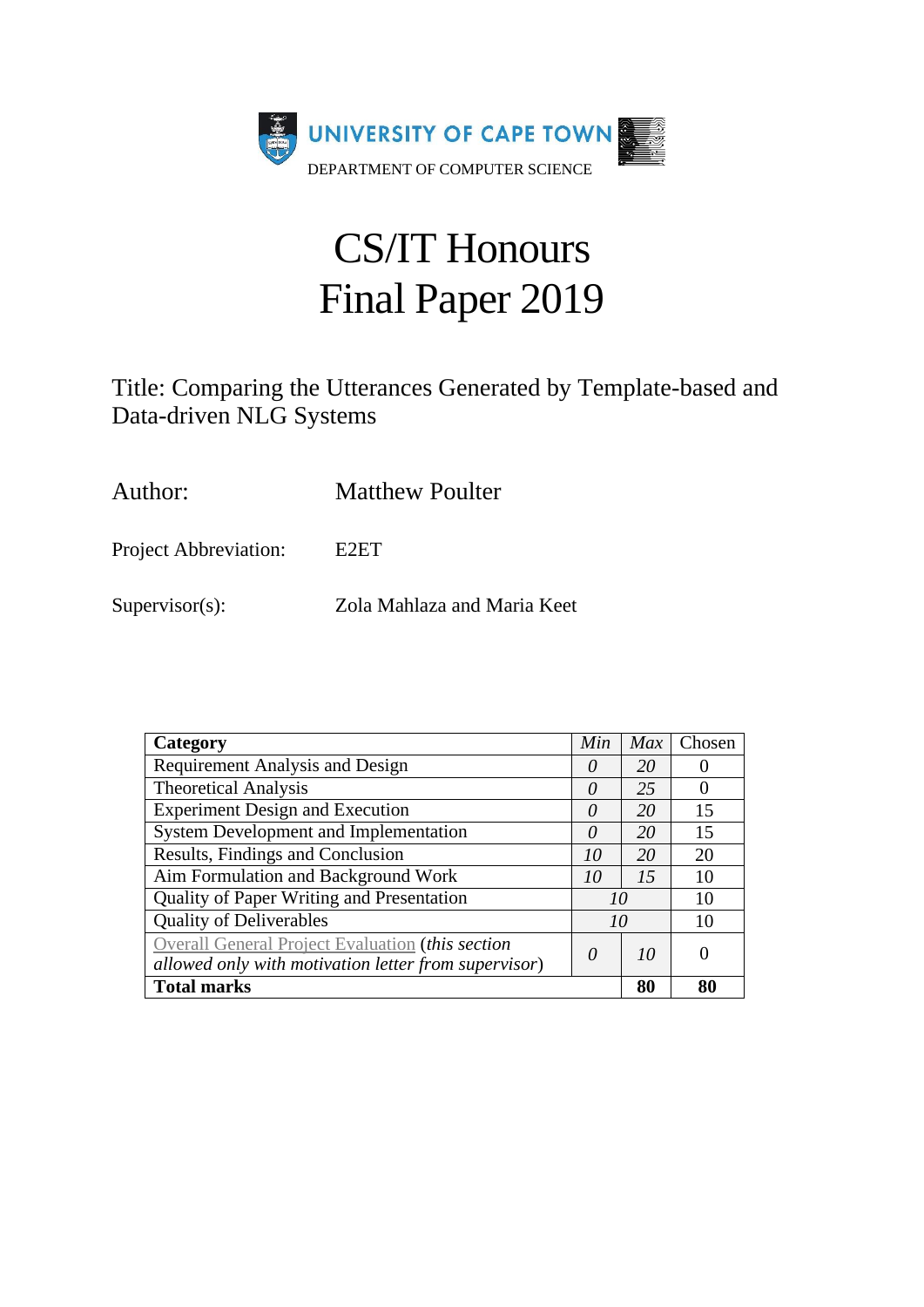# <span id="page-1-0"></span>Comparing the Utterances Generated by Template-based and Data-driven NLG Systems

Matthew Poulter University of Cape Town pltmat001@myuct.ac.za

# ABSTRACT

There are several approaches to building National Language Generation (NLG) systems. Two such approaches are a more traditional template-based approach and a data-driven approach. Each has its own strengths, and likewise, its own shortcomings, but thus far it is not certain which approach produces more natural utterances. Naturalness in this context refers to how closely text resembles natural human writing styles and nuances. The problem exists in evaluating this naturalness in order to compare these two NLG approaches successfully. This paper presents two indicators, clarity and fluency, as ways of determining the naturalness of text. In addition to this, this paper describes two systems, a data-driven system and a template-based system, which were created to generate utterances for a given Meaning Representation (MR). The utterances produced by these systems were compared using automated metrics as well as human evaluation. The results of these evaluations show that there is a significant correlation between the clarity and fluency indicators and perceived naturalness, and that there is a strong preference for template-based text over data-driven text when comparing their naturalness.

#### **KEYWORDS**

Natural Language Generation, Data-to-text Generation, Templatebased Natural Language Generation, Data-driven Natural Language Generation, Text Analysis

# 1 INTRODUCTION

Data-to-text National Language Generation (NLG) is the process of creating natural language utterances from non-linguistic representations of information [\[15\]](#page-8-0). More plainly, NLG is the task of generating human-readable text from non-linguistic [\[15\]](#page-8-0) and structured data [\[14\]](#page-8-1).

In this way, NLG systems are used to make data easier for humans to interpret. They are already used in areas such as journalism [\[8\]](#page-8-2), weather forecast generation [\[2\]](#page-8-3), sports commentary [\[18\]](#page-8-4), and medical reports [\[6\]](#page-8-5). These systems are all able to process large volumes of data, extracting only the relevant information, to produce human-readable text, often in a much shorter time than would be possible than a person could [\[4\]](#page-8-6). This obviously makes NLG systems very desirable, be it to gain a competitive advantage or to decrease the time taken for critical events.

While there are many different approaches to NLG, this investigation focuses on two of them, namely a more traditional templatebased approach and the data-driven approach. Each has its own strengths, and likewise, its own shortcomings, but thus far it is not certain which approach produces more natural utterances. Naturalness in this context refers to how closely text resembles natural human writing styles and nuances. The problem, however, exists

in evaluating this naturalness in order to compare these two NLG approaches successfully.

Thus, the aims of this project were to find suitable evaluation indicators for naturalness and to determine the difference in naturalness of utterances produced by data-driven and template-based NLG systems.

In terms of indicators of naturalness, this paper presents clarity and fluency of utterances as a way of determining whether one text is to be perceived as being more natural than another. In this context, clarity refers to how understandable and clear the utterance is [\[18\]](#page-8-4) and fluency refers to how easy the utterance is to read [\[18\]](#page-8-4).

The focal research question of this project was therefore: Does the perceived naturalness of utterances correlate with their clarity and fluency, and, further, does a data-driven approach, rather than a template-based approach, produce more natural utterances?

In order to properly compare these approaches, two systems were designed and developed - the one being a template-based system developed by the writer, and the other being a data-driven system developed by Mr Jarryd Dunn - to generate utterances for a given Meaning Representation (MR). The utterances produced by these systems were compared using automated metrics as well as human evaluation in the form of a survey.

The results of these evaluations show that there is a significant correlation between perceived naturalness and the clarity and fluency indicators. The results further show that there is a strong preference for template-based text over data-driven text when comparing their naturalness.

This paper first takes a look at the differences between these two approaches as well as the related works. Section [3](#page-2-0) and Section [4](#page-4-0) present the design, development, and implementation of the two systems previously mentioned. Section [5](#page-5-0) describes how the utterances produced by the two systems were evaluated, and Section [6](#page-6-0) looks at the results of these evaluations. Finally, the findings are presented in Section [7.](#page-7-0)

# 2 BACKGROUND

As has been said, the focus of this project was on comparing a traditional template-based approach with a data-driven approach to National Language Generation. This section aims to give an overview of the current known differences between these approaches, as well as discussing related works.

#### 2.1 Definition and Comparison

Template-based text generation makes use of one or more templates, either hand-crafted or learnt from training data [\[14\]](#page-8-1). There are many levels of complexity available in this approach, however, one of the defining features is that data from the MRs is inserted into one or more templates within the process of producing an utterance.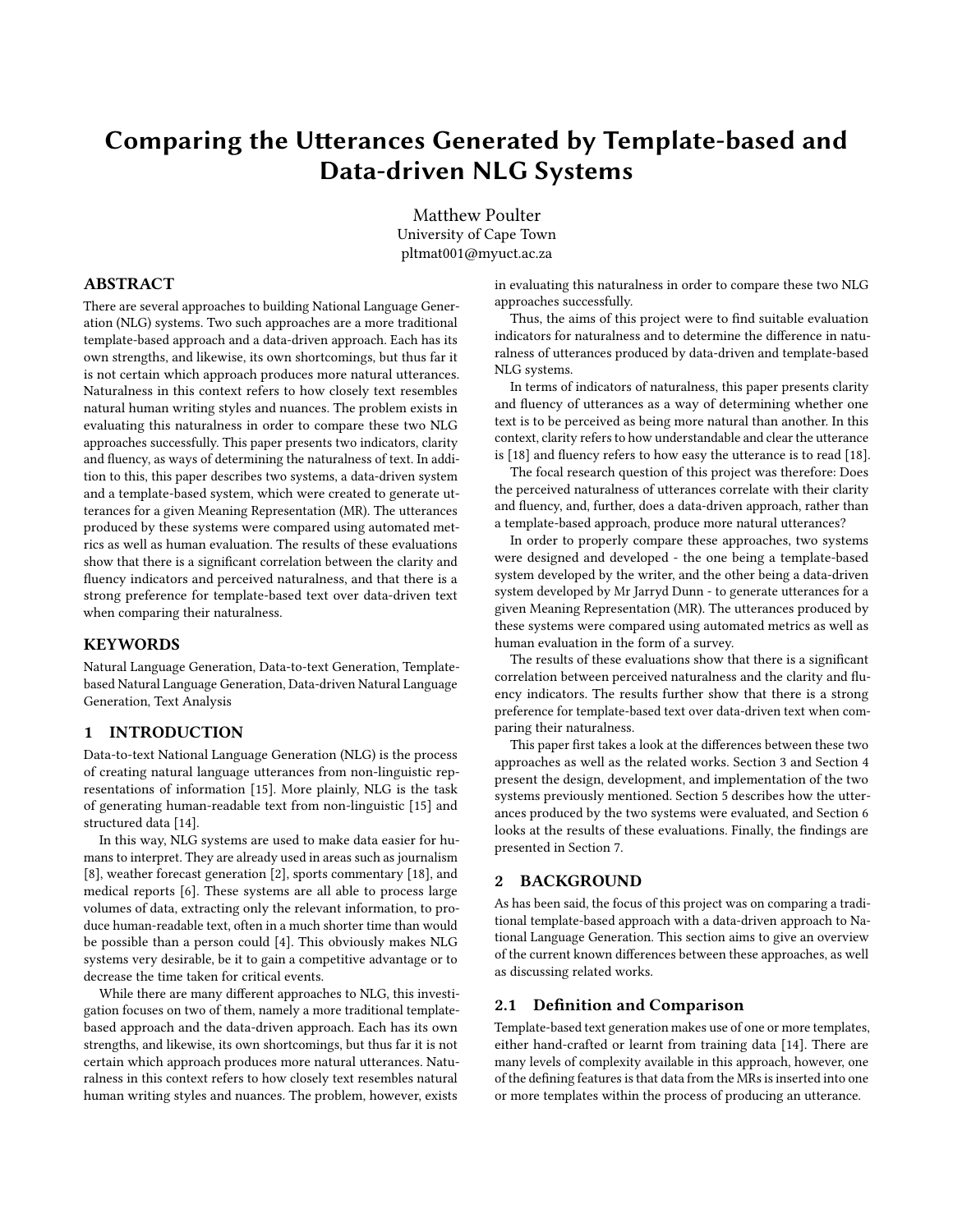On the other hand, data-driven [NLG](#page-1-0) systems use machine learning techniques to learn how to produce natural language utterances from a given input. These utterances appear to be more similar to human-written text than those produced using template-based approaches [\[12,](#page-8-7) [22\]](#page-8-8). Additionally, data-driven systems can produce more varied outputs than template-based systems [\[12,](#page-8-7) [22\]](#page-8-8).

Template-based systems do not tend to scale as well as datadriven approaches on large open domain systems [\[10,](#page-8-9) [21\]](#page-8-10) since it is more difficult to generate a template that is widely applicable. This is due to the fact that template-based approaches tend to require redundant information (repeating patterns) to create the templates [\[20\]](#page-8-11).

When compared to a template-based approach, using a datadriven approach can potentially decrease the amount of time it takes to develop an [NLG](#page-1-0) system [\[4\]](#page-8-6). The opportunity cost of this development time improvement is that there is less control over the utterances produced by data-driven [NLG](#page-1-0) systems, and the systems have the potential to produce output that is less fluent or understandable, due to semantic and grammatical errors, than the outputs of a template-based system [\[4\]](#page-8-6), despite these outputs appearing more similar to human-written text. Some of these semantic errors may, however, be removed by applying additional rules after generating the utterance [\[14\]](#page-8-1).

#### 2.2 Related Works

Puzikov and Gurevych [\[14\]](#page-8-1) have previously compared neural models and template-based approaches for [National Language Genera](#page-1-0)[tion.](#page-1-0) They constructed a data-driven system based on TGEN [\[3\]](#page-8-12), which they named D-model, as well as a template-based model, which they named T-model. When the utterances produced by the two systems were evaluated it was found that T-model produced no grammatical errors while there were a few punctuation errors or incorrect verbalisations in the utterances produced by D-model. D-model scored higher in all the evaluation metrics used for the comparison against T-model. That notwithstanding [Puzikov and](#page-8-1) [Gurevych](#page-8-1) concluded that the costs of generating complex datadriven systems may not be justified, and that problems such as theirs may be better solved using simpler techniques, referring to the template-based approach.

This project is different in that the data-driven approach was not confined to using neural techniques. This project also aimed to evaluate which utterances, those produced by a data-driven system or those produced by a template-based system, are considered more natural, as well as whether clarity and fluency were good indicators of this naturalness. Finally, this project used a more general and larger dataset than that which was used by Puzikov and Gurevych [\[14\]](#page-8-1).

#### <span id="page-2-0"></span>3 DATASET AND SYSTEM DESIGN

For obvious reasons, a dataset is required for the construction and evaluation of both the template-based and the data-driven [NLG](#page-1-0) systems. This section describes the dataset used, as well as describing the design of each of the two systems.

### 3.1 Dataset

For this project the Wikipedia people dataset $^1$  $^1$  [\[20\]](#page-8-11) was used. This dataset is made up of a set of entries, where each entry consists of a set of slot types and their values as well as any sentences from the corresponding Wikipedia page that include at least one of the values. These sentences were used as the reference text for the entry. The slots and their values are determined from the Wikipedia information boxes. Tables [1](#page-2-2) and [2](#page-2-2) show an example [MR.](#page-1-0)

<span id="page-2-2"></span>

| Slot type     | Slot value                     |         |    |  |
|---------------|--------------------------------|---------|----|--|
| Name          | Silvi Jan                      |         |    |  |
| Date of Birth | 27 October 1973                |         |    |  |
|               | ASA Tel Aviv University        |         |    |  |
| Member of a   | Hapoel Tel Aviv F.C. (women)   |         |    |  |
| Sports Team   | Maccabi Holon F.C. (women)     |         |    |  |
|               | Israel women's national        | Matches | 22 |  |
|               | football team                  | Goals   | 29 |  |
| Country of    | <b>Israel</b>                  |         |    |  |
| Citizenship   |                                |         |    |  |
| Position      | Forward (association football) |         |    |  |

Table 1: An example set of slot-value pairs from the Wikipedia people dataset [\[20\]](#page-8-11)

|                                                           | Reference text                                                  |  |                                                             |  |  |
|-----------------------------------------------------------|-----------------------------------------------------------------|--|-------------------------------------------------------------|--|--|
|                                                           |                                                                 |  | Silvi Jan (born 27 October 1973) is a retired female Is-    |  |  |
|                                                           |                                                                 |  | raeli. Silvi Jan has been a Forward (association football)  |  |  |
|                                                           |                                                                 |  | for the Israel women's national football team for many      |  |  |
|                                                           |                                                                 |  | years appearing in 22 matches and scoring 29 goals. Af-     |  |  |
|                                                           | ter Hapoel Tel Aviv F.C.(women) folded, Jan signed with         |  |                                                             |  |  |
|                                                           | Maccabi Holon F.C. (women) where she played until her           |  |                                                             |  |  |
|                                                           | retirement in 2007. In January 2009, Jan returned to league ac- |  |                                                             |  |  |
|                                                           |                                                                 |  | tion and joined ASA Tel Aviv University . In 1999, with the |  |  |
| establishment of the Israeli Women's League, Jan returned |                                                                 |  |                                                             |  |  |
|                                                           |                                                                 |  | to Israel and signed with Hapoel Tel Aviv F.C.(women)       |  |  |



This dataset was both large and varied enough to allow for models and templates to be generated that were able to generalise well to unseen inputs.

The dataset was split into three sub-datasets: training (60%), validating (30%) and testing (10%). These sub-datasets were the same for both [NLG](#page-1-0) systems. The training dataset was be used to learn the models and create the templates for generating utterances. These models and templates were then validated using [MRs](#page-1-0) from the validation dataset. Finally once the models and templates were performing suitably well on the validation datasets they were be

<span id="page-2-1"></span> $^{\rm 1}$ The Wikipedia people dataset can be found here: [https://drive.google.com/open?id=](https://drive.google.com/open?id=1TzcNdjZ0EsLh_rC1pBC7dU70jINcsVJd) [1TzcNdjZ0EsLh\\_rC1pBC7dU70jINcsVJd](https://drive.google.com/open?id=1TzcNdjZ0EsLh_rC1pBC7dU70jINcsVJd)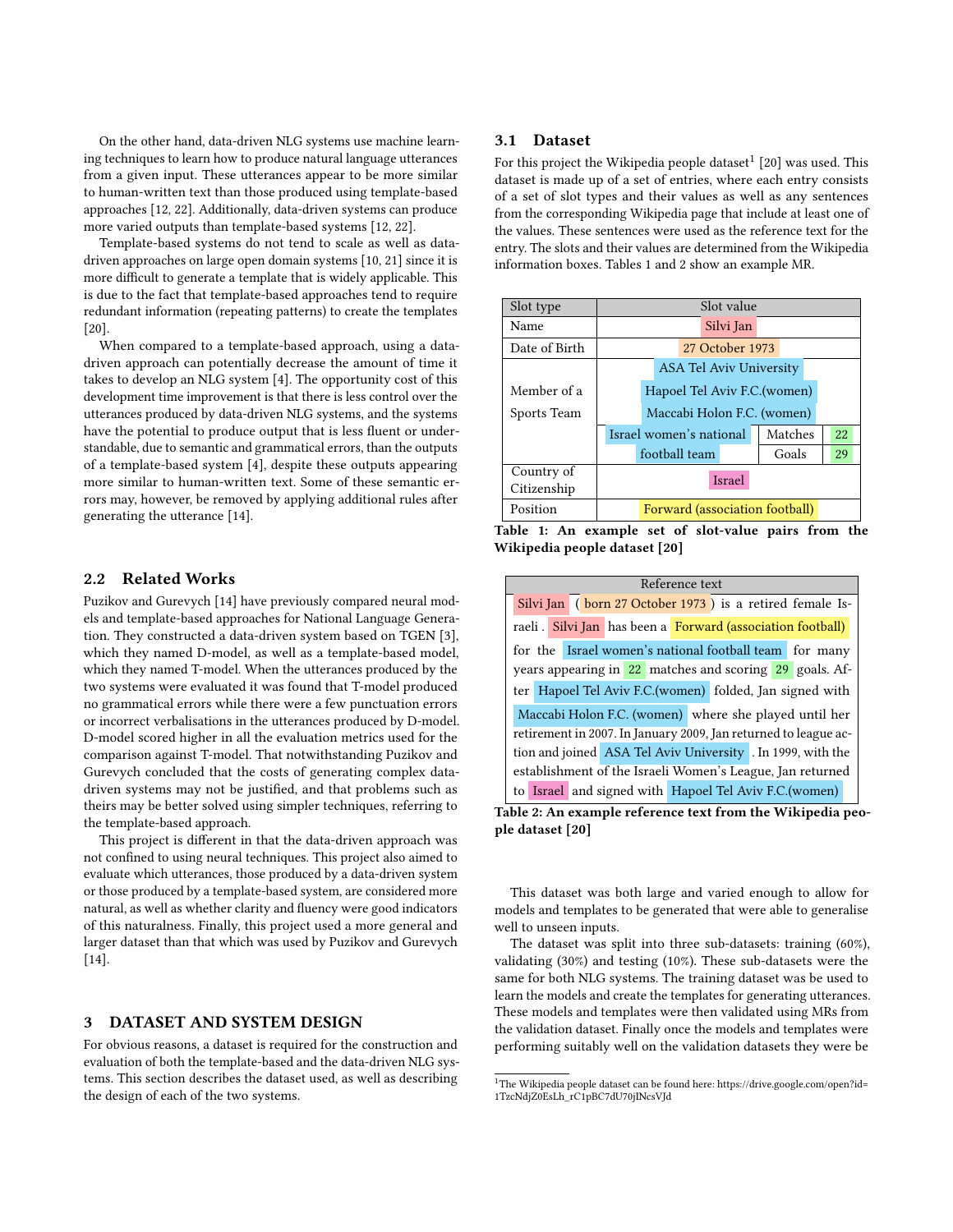compared using [MRs](#page-1-0) from the testing dataset. This was done to ensure that neither of systems had seen the input [MR](#page-1-0) before, allowing a fairer comparison [\[7\]](#page-8-13).

# 3.2 Data-driven Design

The data-driven system was designed by Mr Jarryd Dunn and was based on the system designed by Moryossef et al. [\[11\]](#page-8-14). This makes use of two modules: a sentence planner and linguistic realiser. The sentence planner makes use of non-neural techniques to try and construct a symbolic text plan based on the input [MR.](#page-1-0) The linguistic realiser uses neural generation to turn the text plan into a text utterance.

For both modules, either a reinforcement learning or neural approach may be used to learn a model. The data-driven system was designed in a similar way to Moryossef et al. [\[11\]](#page-8-14), with the first module making use of a non-neural approach to generate the text plan. A second module uses a neural approach to realise the text into a linguistic utterance. The output of the first module consists of a sequence of tokens that determine the underlying structure of the utterance (what information it will include and how this information will be ordered). The second module then expresses the content from the text plan in natural language. This design was chosen since systems built using non-neural techniques (such as reinforcement learning) tend to produce fewer errors but also less variation [\[7\]](#page-8-13). This suggests that constructing one module using non-neural techniques and another using neural techniques may produce a system that generates varied utterances with few errors [\[11\]](#page-8-14).

In order to simplify the construction of the system, a prebuilt encoder-decoder module called OpenNMT<sup>[2](#page-3-0)</sup> was used to construct the neural networks. This allowed more focus to be put on the actual text planning and realisation.

### 3.3 Template-based Design

Given the nature of this system, templates needed to be created for use in generating the utterances. These templates were hand-crafted using the training sub-dataset. The creation process followed a similar approach to van der Lee et al. [\[18\]](#page-8-4), such that entries within the dataset were categorised according to the data available in the slots and the way this data is conveyed in the reference text.

To assist with the template creation, a retrieval-based method of finding similarities between the reference texts was used, as described by van der Lee et al. [\[19\]](#page-8-15). This method uses cosine similarity to assign a score representing how similar two input [MR](#page-1-0) were. Similar input [MRs](#page-1-0) were then clustered together, requiring fewer templates to be created.

From the categorisation of the templates, major and minor template categories were formed such that minor templates were grouped together into a major template according to which slots were required for the template. The major templates were therefore categorised by these required slots. An example of a major template with corresponding minor templates is shown in Table [3.](#page-3-1) This duallayer categorisation aimed to allow for two things:

(1) the system can lookup a set of templates by which slots are available in the input [MR;](#page-1-0) and

(2) redundant templates can be added to increase variety in the utterances provided.

<span id="page-3-1"></span>

| Slots          | Name ; Date of Birth ; Member of a Sports                      |  |  |  |
|----------------|----------------------------------------------------------------|--|--|--|
|                | Team; Country of Citizenship; Position                         |  |  |  |
|                | $\langle$ Name $>$ (born $\langle$ Date of Birth $>$ ) is from |  |  |  |
|                | < Country of Citizenship > .< o: Sex or                        |  |  |  |
| Minor template | Gender:He:She>was a < Position >for                            |  |  |  |
|                | many teams, including <l: a<="" member="" of="" td=""></l:>    |  |  |  |
|                | Sports Team :and>.                                             |  |  |  |
|                | $\langle$ Name > (born $\langle$ Date of Birth >) was a        |  |  |  |
| Minor template | < Position > for < l: Member of a Sports                       |  |  |  |
|                | Team :and>. < o:Sex or Gender:He:She>                          |  |  |  |
|                | is from $\leq$ Country of Citizenship $\geq$                   |  |  |  |



Finally, the templates were stored in JSON structures where each sentence was broken into its different parts of speech (such as the subject, verb and object). This mirrors the inputs required for the library which was used in the realising of the final utterance and is discussed more below.

<span id="page-3-2"></span>The architecture of the template-based [NLG](#page-1-0) system loosely follows the tri-module pipeline approach as proposed by Reiter and Dale [\[16\]](#page-8-16). Figure [1](#page-3-2) has been included here as a reference to this, and is to be considered in the context of the design of the system.



#### Figure 1: [NLG](#page-1-0) system architecture as proposed by Reiter and Dale [\[16\]](#page-8-16)

The Document Planner module evaluates the input [MR](#page-1-0) provided by creating a list of the slot types available in the [MR.](#page-1-0) It then

<span id="page-3-0"></span><sup>2</sup><http://opennmt.net/>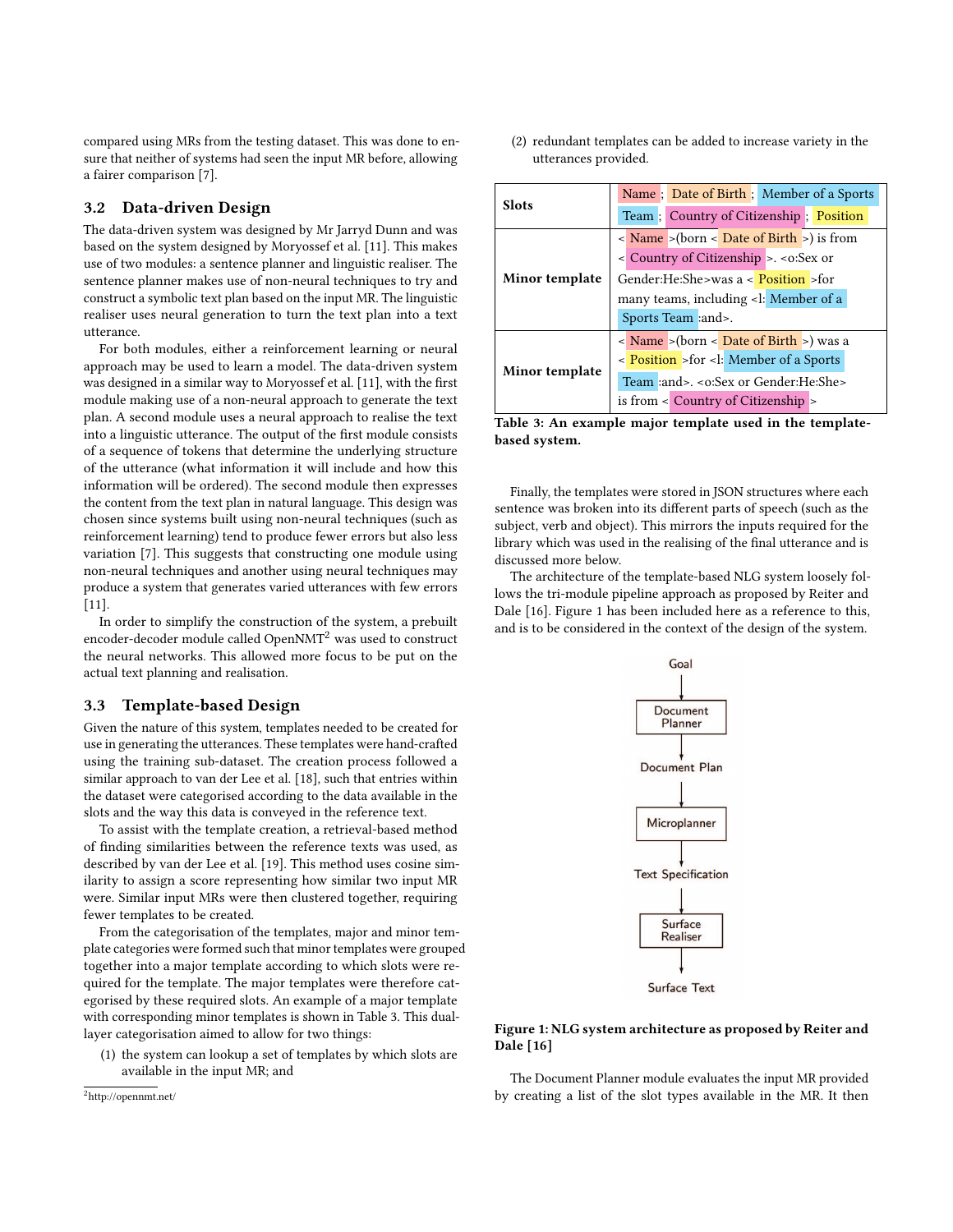selects an appropriate major template from the template storage by finding the major template with the most number of matching slot types. Using this template and the input [MR,](#page-1-0) the module produces a Document Plan custom data structure.

This Document Plan is passed to the Microplanner module which randomly chooses one of the redundant list of minor templates. From this, a Sentence Plan custom data structure is produced containing a full specification of the text. This Sentence Plan includes a list of sentences, broken up into clauses, and further split into the subject, object, verb and tense of the sentence, along with any sub-clauses and complements. This parallels the inputs required for the library used in the Realiser module.

The Realiser module takes the Sentence Plan and uses the SimpleNLG API library [\[5\]](#page-8-17) to produce the utterance. The SimpleNLG library is capable of creating well-formed, grammatically and syntactically correct sentences given a set of inputted components. As previously mentioned, the templates themselves, as well as the Sentence Plan, are in formats which parallels the inputs required for the SimpleNLG library.

This template-based system design was created with the Java development language in mind, and the system itself was developed in Java, as is discussed in the following section.

# <span id="page-4-0"></span>4 SYSTEM DEVELOPMENT

This paper does not go into too many details about the data-driven system developed by Mr Jarryd Dunn, save to say that it was developed in Python using the OpenNMT module. To find out more about his system, it is suggested that his paper on the same topic be read.

In terms of the development of the template-based system, this was developed in Java by the writer, and the implementation is discussed in detail below.

#### 4.1 Implementation

To facilitate running the three modules using the pipeline design pattern, as described in Section [3,](#page-2-0) an implementation of the pattern example by Bapat [\[1\]](#page-8-18) was used. This allowed for the three modules to be easily added as shown in the example code in Figure [2.](#page-4-1) This code was put in the main method and class of the system. The input to the pipeline is a single line of the dataset file as each line of the dataset represents a different [MR.](#page-1-0)

```
Pipeline < String, String > pipeline =
    new Pipeline \leq (new DocumentPlanner ())
               . pipe (new MicroPlanner ())
               . pipe (new \text{ SurfaceRealiser} ();
```
String output = pipeline. execute (input);

# Figure 2: Adding three modules to the Java pipeline implementation by Bapat [\[1\]](#page-8-18).

In addition to running the pipeline, the main method is also responsible for reading in all the major templates from previously stored text files containing representations of templates such as the example shown in Table [3.](#page-3-1) Each text file represents one major template, where the first line contains a comma-separated list of slot types needed, and every subsequent line contains a single minor template in JSON format. An example JSON formatted minor template can be seen in Figure [3.](#page-4-2)

```
\lceil{
     " clauses ": [{
          " subject ": "<Name> (born <Date of
                         Birth > )".
          " verb ": "is",
          " tense ": "PRESENT",
          " object ": " from <Country of
                       Citizenship,
          " subclauses ": \lceil \rceil,
          " complements ": []
       }
    ]
  } ,
  {
     " clauses ": [
        {
          " subject ": "<0: Sex or Gender: He:
                        She >",
          " verb ": "is"
          " tense ": "PAST",
          " object": "a \leq P osition > for many
                       teams, including
                       \leq l: Member of a Sports
                       Team : and >",
          " subclauses ": [ ],
          " complements ": []
       }
    ]
  }
]
```
#### Figure 3: An example JSON formatted minor template.

Within the Document Planner module, the planner uses a JSON parsing library, JSON Simple<sup>[3](#page-4-3)</sup>, to read the line of the input dataset file into an object. The available slot types are then read and put into a list. From here, the system iterates through all the major templates available, counting the number of slot types similar to the available inputted slot types, and excluding any major templates which contain slot types not available in the input [MR.](#page-1-0)

Finally, the system selects the major template which contains the most number of slot types overlapping, producing a Document Plan similar to the code in Figure [4.](#page-5-1) This includes an object mapping the

<span id="page-4-3"></span><sup>3</sup><https://code.google.com/archive/p/json-simple/>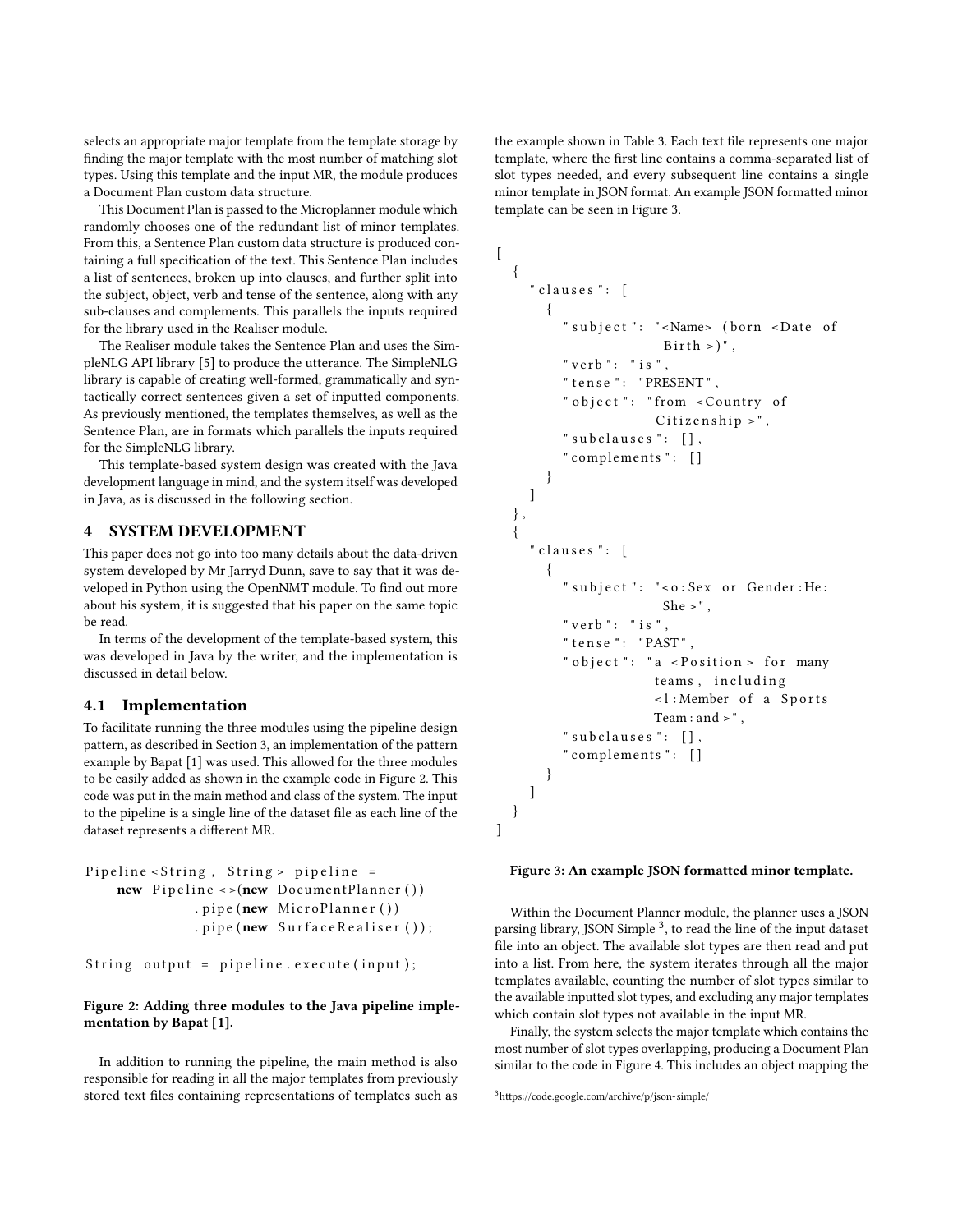slot types to their relevant values from the input [MR.](#page-1-0) If no major template can be found, the system throws and error.

```
class DocumentPlan {
    Major Template major Template;
    Map<String, String> slots;
}
```
### Figure 4: The barebones code of the Document Plan produced by the Document Planner.

The Micro Planner module accepts the Document Plan as its input. The first thing it does is select one of the Micro Templates at random from the major template. Secondly, the Micro Planner parses the JSON of the Micro Template into a tree-like data structure similar to the example in Figure [5.](#page-5-2) Finally, the module substitutes in the relevant slot values in the positions supplied by the template.

```
class SentencePlan {
    MinorTemplate minorTemplate;
    List < Sentence > sentences ;
```

```
class Sentence {
    List < Clause > clauses;
    class Clause {
        String subject;
        String verb;
        Tense tense;
```

```
String object;
    List < Clause > complements;
    List < Clause > subClauses;
    String complementiser;
}
```
Figure 5: The barebones code of the Sentence Plan produced by the Micro Planner.

Finally, the Surface Realiser module accepted the Sentence Plan as its input, traversing through the tree-like data structure and inputting each property into the SimpleNLG API library [\[5\]](#page-8-17). The sentences produced by the library were then concatenated into a paragraph which was return to by outputted.

# 4.2 Template Coverage

}

}

As mentioned in section [3,](#page-2-0) the templates were designed using a technique described by van der Lee et al. [\[19\]](#page-8-15). While this technique did automate the process of finding similarities in the reference texts, the templates themselves still needed to be hand-crafted. It is worthwhile to note that this was the most timely exercise in developing the template-based system.

Importantly, because the templates were hand-crafted, time was the limiting factor in how many could be created. Thus, templates were created until the system was able to produce a outputs for 75% of the inputted training data.

# 4.3 Validation

To validate that the output of the template-based system during development, several unit and feature tests were written. Each test provided a mock input to each of the modules in the pipeline and the system as a whole, and compared the output produced with what was expected. While the system itself was not overly complicated, and the output could for the most part be validated by hand, this testing approach allowed for confidence in refactoring and improving the modules.

Further to these unit and feature tests, several automated evaluation metrics were used to gauge how well the system output represented the input when compared to the reference text provided by the dataset. The evaluation metrics that were used were:

- BLEU [\[13\]](#page-8-19), which measures the accuracy of the information represented in the utterance compared to the ground reference [\[7\]](#page-8-13).
- ROUGE [\[9\]](#page-8-20), a word-overlap metric like BLEU but which doesn't consider the length of utterances [\[4\]](#page-8-6).
- WER (Word Error Rate), which measures the number of insertions, deletions, transpositions and substitutions required to convert the utterance to the reference text [\[4\]](#page-8-6).

# <span id="page-5-0"></span>5 HUMAN EVALUATION

Since one of the main purposes of [National Language Generation](#page-1-0) is to make data easier for humans to interpret, and given the research question asks, "Does the perceived naturalness of utterances correlate with their clarity and fluency, and, further, does a datadriven approach, rather than a template-based approach, produce more natural utterances?", the final evaluation of the systems was accomplished using human judges.

# 5.1 Survey Design

This evaluation took the form of a survey where each question showed two different texts relating to the same input [MR.](#page-1-0) The participants were first asked to rate the clarity and fluency of each of the texts, and then asked to choose which of the two texts they found more natural. They were also provided with definitions for the terms clarity, fluency and naturalness, within the context of this research.

Several questions were included which contained one utterance generated by one of the systems along with the original reference text, rather than the utterance from the other system. It was expected that the participant would judge the reference text to be more natural, thus giving an indication of the reliability of the participant's judgement.

The participants were not shown the [MR](#page-1-0) used to generate the utterances, since this might cause them to focus more on the inclusion of information rather than the naturalness of the text [\[17\]](#page-8-21).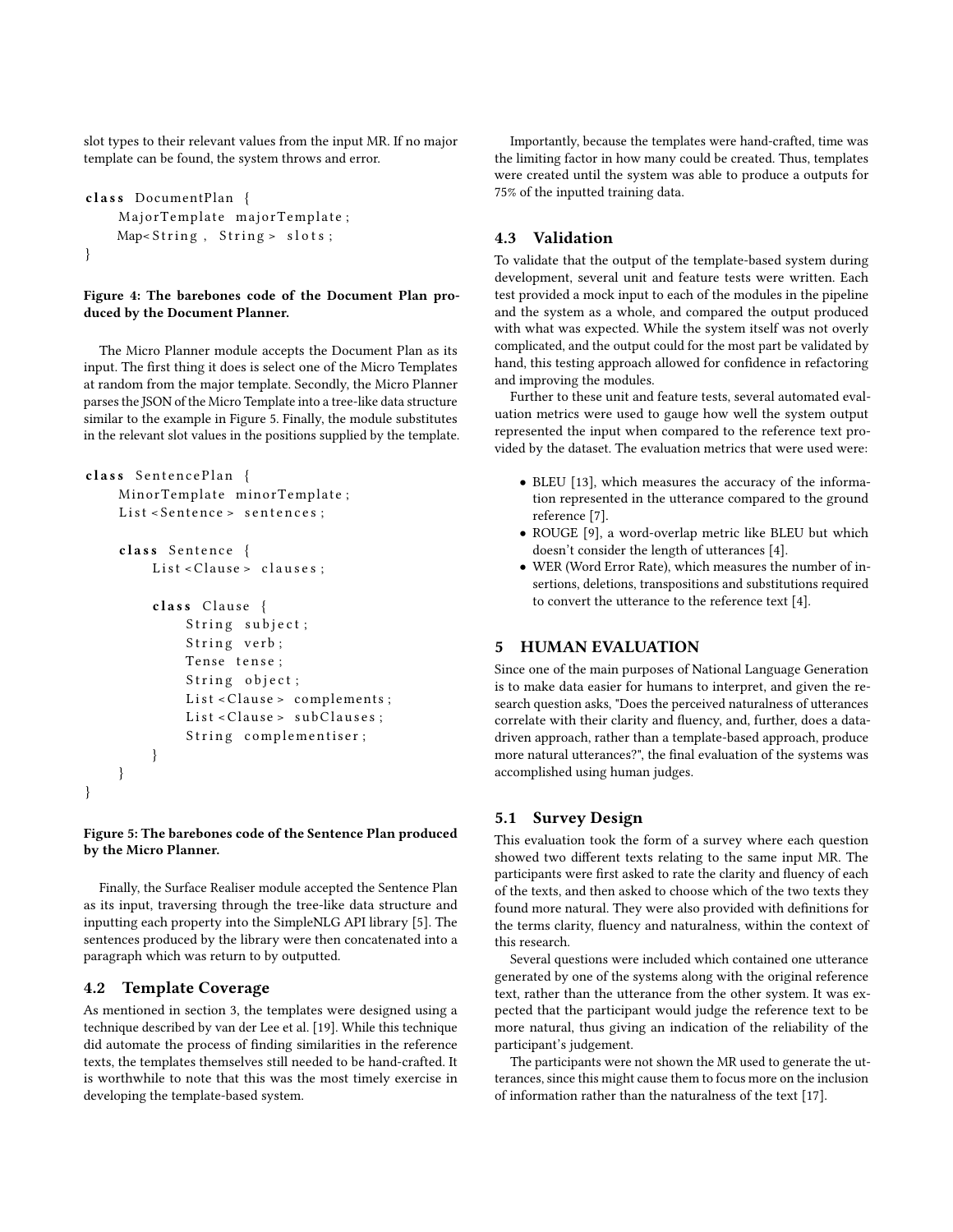# 5.2 Execution

After being approved by the University of Cape Town (UCT) Faculty of Science Research Ethics Committee and the UCT Department of Student Affairs (DSA), the survey was uploaded to Google Forms and was distributed to students of the university via the DSA research mailing list. In addition to this, the survey was distributed to various other student and younger adult groups to gain a broader sampling of responses.

Participants were able to complete the survey online after reading the appropriate university's Informed Voluntary Consent form and giving their consent for their answers to be recorded and used in this research project. The results were tabulated using a spreadsheet and are analysed below.

# <span id="page-6-0"></span>6 RESULTS

This section presents the results from the coverage testing, the automated metrics, and the human evaluation.

#### 6.1 Coverage

Various coverage metrics were recorded for each of the two systems for the first 1000 [MRs](#page-1-0) in the validation sub-dataset and are presented in Table [4.](#page-6-1)

<span id="page-6-1"></span>

|                                                        | Template | Data-Driven |
|--------------------------------------------------------|----------|-------------|
| No. of inputs                                          | 1000     | 1000        |
| Coverage                                               | 76.60%   | 100%        |
| Average no. of sentences<br>in reference text          | 9.111    | 9.111       |
| Average no. of sentences<br>in output text             | 1.393    | 1.914       |
| Average no. of slot types<br>in MR                     | 8.688    | 8.688       |
| Average no. of slot types<br>not used in output        | 3.275    | 4.938       |
| Average no. of fictional<br>slot types added to output | 0        | 0.589       |

Table 4: The coverage of the template-based system in finding a suitable template and generating an output.

#### 6.2 Automated Metrics

The automated evaluation metrics were run on both systems, and Table [5](#page-6-2) shows the results of these metrics when run on the first 1000 [MRs](#page-1-0) in the validation sub-dataset.

#### 6.3 Human evaluation

In total, 98 people completed the survey providing an appropriately sized sample of results. This subsection provides a summary of these results.

As was described in Section [5,](#page-5-0) the survey asked the participants to rate the text's clarity and fluency on a scale of 1 to 5. Table [6](#page-6-3) shows the mean ratings for each of the texts generated by the template-based system, as well as the overall mean and standard deviation from the mean for all the generated texts.

<span id="page-6-2"></span>

|             | Tempate | Data-Driven |
|-------------|---------|-------------|
| rouge-1-p   | 0.85759 | 0.81406     |
| rouge-1-r   | 0.22324 | 0.28889     |
| $rouge-1-f$ | 0.33409 | 0.40971     |
| rouge-2-p   | 0.57701 | 0.53481     |
| rouge-2-r   | 0.14647 | 0.18599     |
| rouge-2-f   | 0.21902 | 0.26461     |
| rouge-3-p   | 0.41023 | 0.38021     |
| rouge-3-r   | 0.10006 | 0.12955     |
| rouge-3-f   | 0.14990 | 0.18488     |
| rouge-4-p   | 0.29951 | 0.28464     |
| rouge-4-r   | 0.06911 | 0.09353     |
| rouge-4-f   | 0.10404 | 0.13437     |
| rouge-l-p   | 0.78399 | 0.72946     |
| rouge-l-r   | 0.24633 | 0.30208     |
| rouge-l-f   | 0.35843 | 0.41480     |
| rouge-w-p   | 0.63420 | 0.55761     |
| rouge-w-r   | 0.06870 | 0.08394     |
| rouge-w-f   | 0.11857 | 0.14119     |
| wer         | 0.84013 | 6.18257     |
| bleu        | 0.05945 | 0.28719     |

<span id="page-6-3"></span>

|  |  | Table 5: Results of automated metrics on first 1000 MRs of |  |  |  |
|--|--|------------------------------------------------------------|--|--|--|
|  |  | the validation sub-dataset.                                |  |  |  |

| Ouestion       | Clarity | <b>Fluency</b> |
|----------------|---------|----------------|
| 1              | 4.30    | 3.79           |
| 2              | 4.74    | 4.73           |
| 4              | 4.09    | 4.39           |
| 5              | 4.45    | 4.51           |
| 7              | 3.55    | 2.97           |
| 8              | 4.48    | 4.65           |
| 9              | 4.49    | 4.48           |
| 10             | 4.14    | 4.23           |
| Mean           | 4.28    | 4.22           |
| <b>Std Dev</b> | 0.36    | 0.58           |

<span id="page-6-4"></span>Table 6: Mean clarity and fluency ratings (out of 5) for the texts generated by the template-based system.

| Ouestion       | Clarity | <b>Fluency</b> |
|----------------|---------|----------------|
| 1              | 1.81    | 2.07           |
| 3              | 3.50    | 3.92           |
| 5              | 2.88    | 3.63           |
| 6              | 2.99    | 3.56           |
| 7              | 3.07    | 2.94           |
| 8              | 3.39    | 3.50           |
| 9              | 2.48    | 3.20           |
| 10             | 2.95    | 3.43           |
| Mean           | 2.88    | 3.28           |
| <b>Std Dev</b> | 0.54    | 0.57           |

Table 7: Mean clarity and fluency ratings (out of 5) for the texts generated by the data-driven system.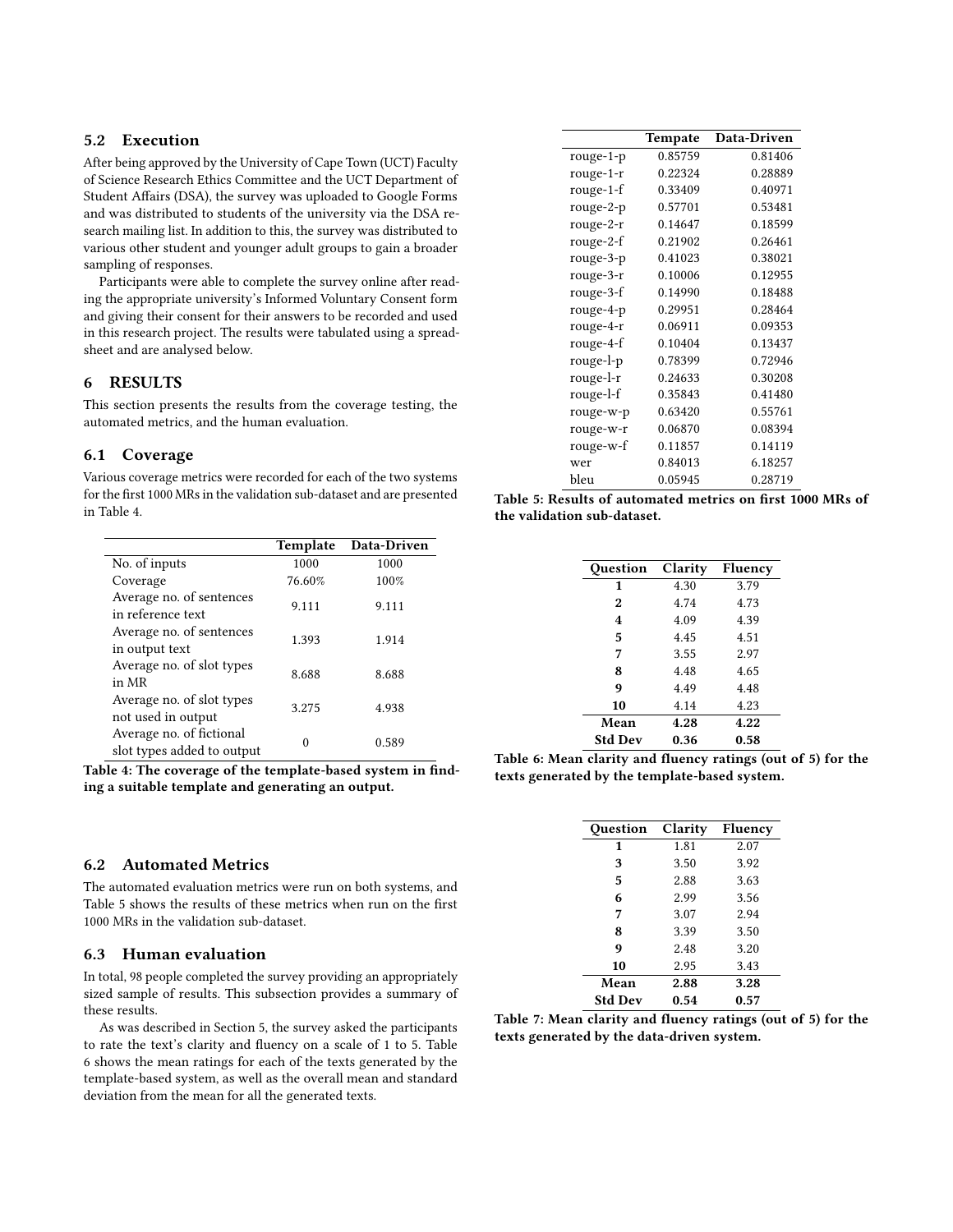<span id="page-7-1"></span>Table [7](#page-6-4) shows the mean ratings for each of the generated texts, as well as the overall mean and standard deviation from the mean for texts generated by the data-driven system.

| Question         | Clarity | Fluency |
|------------------|---------|---------|
| $\boldsymbol{2}$ | 4.48    | 4.38    |
| 3                | 3.89    | 3.60    |
| 4                | 4.52    | 4.29    |
| 6                | 4.03    | 3.94    |
| Mean             | 4.23    | 4.05    |
| <b>Std Dev</b>   | 0.32    | 0.35    |

Table 8: Mean clarity and fluency ratings (out of 5) for the reference texts.

Finally, Table [8](#page-7-1) shows the mean ratings for each of the reference texts used in the survey, as well as the overall mean and standard deviation from the mean for these texts.

<span id="page-7-2"></span>

| Prefer  | Template  | Data-Driven | Template    |
|---------|-----------|-------------|-------------|
| Over    | Reference | Reference   | Data-Driven |
| 100%    | 10.2%     | 4.1%        | 39.8%       |
| >75%    |           |             | 80.6%       |
| >50%    | 53.1%     | 36.7%       | 99.0%       |
| >25%    |           |             | 100.0%      |
| $> 0\%$ | 100.0%    | 100.0%      | 100.0%      |

Table 9: The percentage of participants who preferred one text (first row) over another (second row) for a percentage of questions.

In terms of the preferences between the various texts, the results have been summarised in Table [9.](#page-7-2) The table shows the percentages of participants who preferred one text over another for a percentage of questions. As an example, the table should be read as "80.6% of participants preferred template-based text over data-driven text at least 75% of the time."

| Correlation Clarity Fluency |       |       |
|-----------------------------|-------|-------|
| Preference                  | 0.826 | 0.856 |

<span id="page-7-3"></span>Table 10: The Pearson correlation coefficient between the difference in clarity and fluency ratings and the percentage preference of naturalness between template-based and datadriven text.

Two Pearson correlation coefficients were calculated and are shown in Table [10.](#page-7-3) These are:

- (1) the correlation between the difference in clarity ratings and the percentage preference between template-based and datadriven text; and
- (2) the correlation between the difference in fluency ratings and the percentage preference between template-based and data-driven text.

# <span id="page-7-0"></span>7 FINDINGS

Several important findings have been made from these results and they are discussed here.

# 7.1 The data-driven system performed better than the template-based system in a majority of the automated metrics.

The metric results supported the observation by Puzikov and Gurevych [\[14\]](#page-8-1) that if the templates are similar to the reference texts, the metrics will return very high results, but if they are not, they will return very low results when compared to data-driven utterances.

# <span id="page-7-4"></span>7.2 The template-based system produced text which was rated more clear and fluent than the data-driven system.

It is quite clear from the results that the texts from the templatebased system were rated higher than those from the data-driven system in terms of clarity and fluency. What is interesting to note, however, is that the data-driven texts were felt to be significantly more fluent than clear. In contrast, the template-based texts were felt to be marginally more clear than fluent.

Further, while there was little deviation from the mean in terms of clarity in the template-based texts, the deviation of fluency ratings was the highest of all six standard deviations measured in Section [6.](#page-6-0) When evaluating why this was the case, it was observed that the template-based text in question 7 of the survey included the sentence:

"He played for the A.F.C. Bournemouth, Cheltenham Town F.C., Molesey F.C., Croydon F.C., Clapton F.C., Croydon F.C., Hayes F.C., Yeading F.C., Fisher Athletic F.C., Grays Athletic F.C., Eastbourne Borough F.C., Dover Athletic F.C. and Cray Wanderers F.C."

This is obviously a very long and unnecessary list which the template-based system had not been able to present in a more natural way, given the input [MR.](#page-1-0) This can be seen as a limitation of the system.

# 7.3 The template-based system produced text which was rated on par with the reference text in terms of clarity and fluency.

Interestingly, the mean ratings for clarity and fluency were similar for the template-based texts and the reference texts. When taking the mean of these ratings for the two questions directly comparing these two text types, questions 2 and 4, clarity was rated at 4.42 and 4.50 for template-based and reference text respectively. Fluency was rated at 4.56 and 4.33 for template-based and reference text respectively. This indicates that template-based systems are certainly capable of producing text which is on par with human generated text.

Of note, however, is that of the two questions, questions 2 and 4, 52.02% and 84.69% of participants (respectively) found the reference text to be more natural. This shows that clarity and fluency cannot be considered the only two factors which influence the naturalness of text.